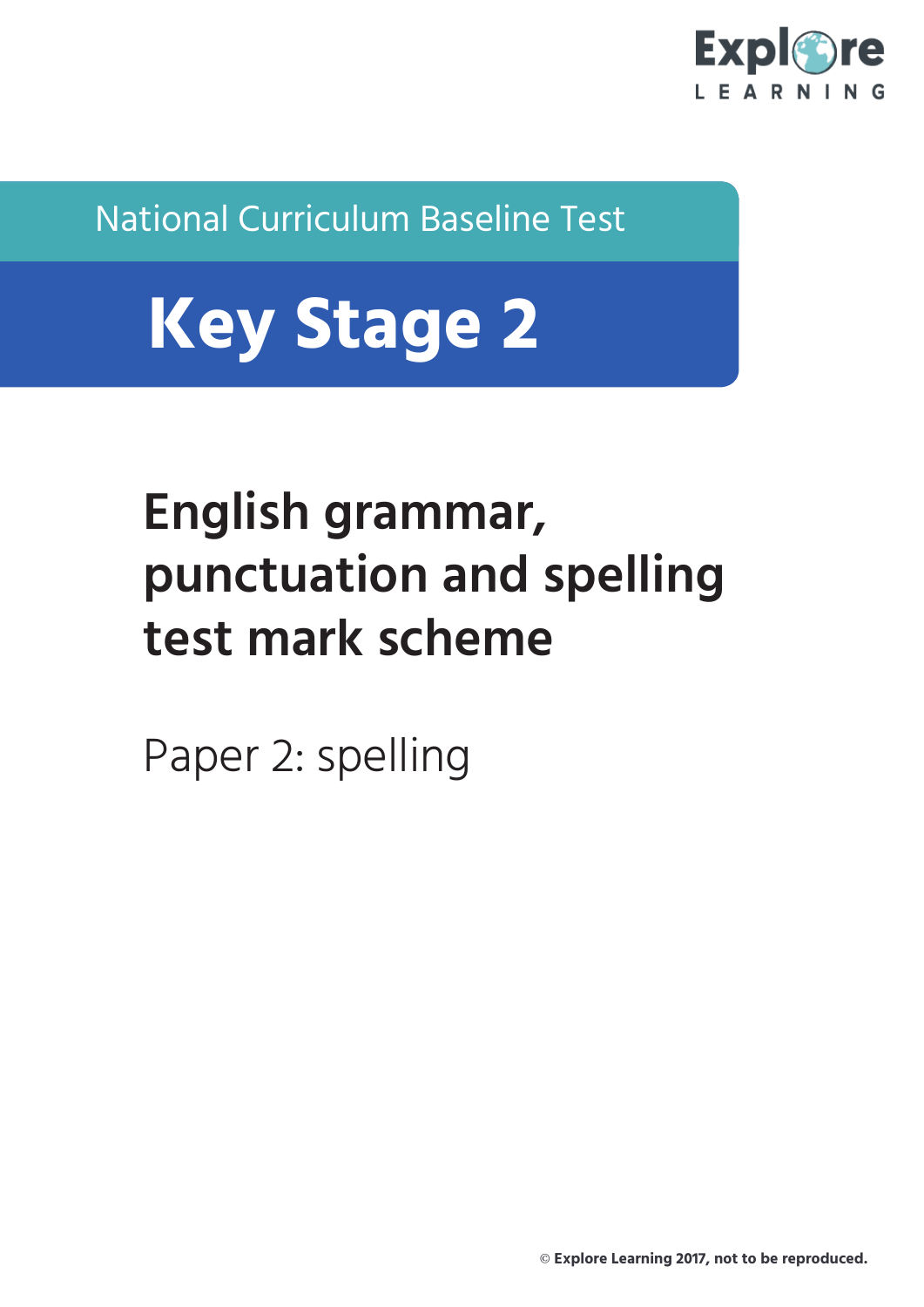#### **Instructions for Paper 2: spelling**

The spelling test should take approximately 15 minutes to complete, although you should allow pupils as much time as they need to complete it.

Please read out the instructions below:

- Listen carefully to the instructions I am going to give you.
- I am going to read 20 sentences to you. Each sentence has a word missing in your test paper.
- You should listen carefully to the missing word and fll this in, making sure you spell it correctly.
- I will read the word, then the word within a sentence, then repeat the word.
- Do you have any questions?

Once pupils' questions have been answered, you should read the 20 spellings as shown on the following pages.

Leave at least a 12-second gap between spellings.

The target words may be repeated if needed.

The 20 spellings should be read as follows:

- 1. Give the spelling number.
- 2. Say: The word is…
- 3. Read the context sentence.
- 4. Repeat: The word is…

5.

You should take care not to overemphasise spelling when reading out the words.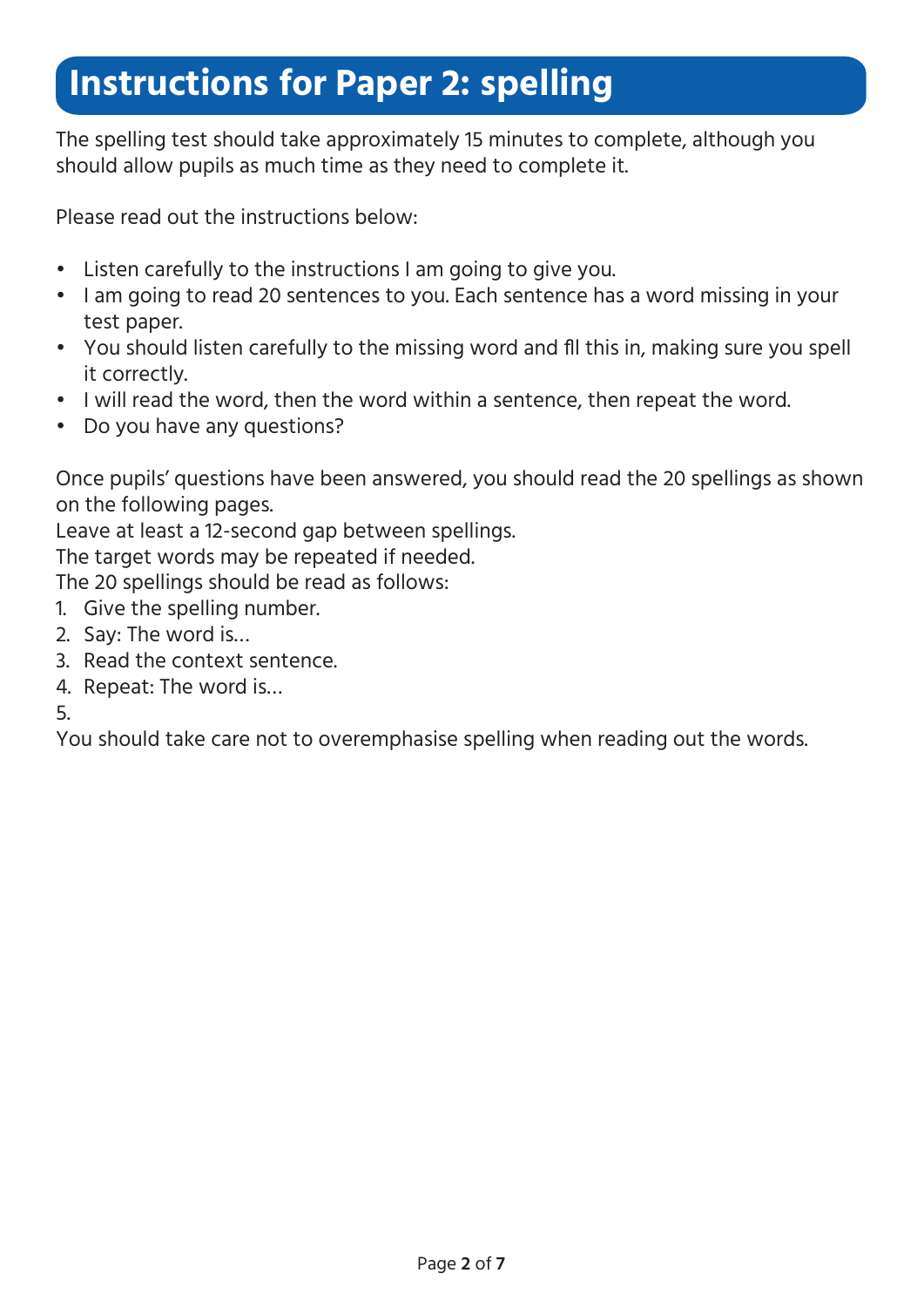### **Script for Paper 2: spelling**

**Spelling 1**: The word is **gently**. Paul pulled the door shut **gently** and tiptoed down the hall. The word is **gently**.

**Spelling 2**: The word is **knife**. The chef sharpened his **knife** before lunchtime service. The word is **knife**.

**Spelling 3**: The word is **population**. London has a **population** of over 10 million people. The word is **population**.

**Spelling 4**: The word is **furious**. Lucy was **furious** with her brother. The word is **furious**.

**Spelling 5**: The word is **plumber**. The **plumber** was called to fix the leaking tap. The word is **plumber**.

**Spelling 6**: The word is **edible**. The dinner that Tom cooked was barely **edible**. The word is **edible**.

**Spelling 7**: The word is **forgotten**. I've **forgotten** my umbrella – what a nuisance! The word is **forgotten**.

**Spelling 8**: The word is **permanent**. The company advertised for a new **permanent** member of staff. The word is **permanent**.

**Spelling 9**: The word is **musician**. The **musician** left his violin on the bus! The word is **musician**.

**Spelling 10**: The word is **although**. Her singing did not improve, **although** she practised every day. The word is **although**.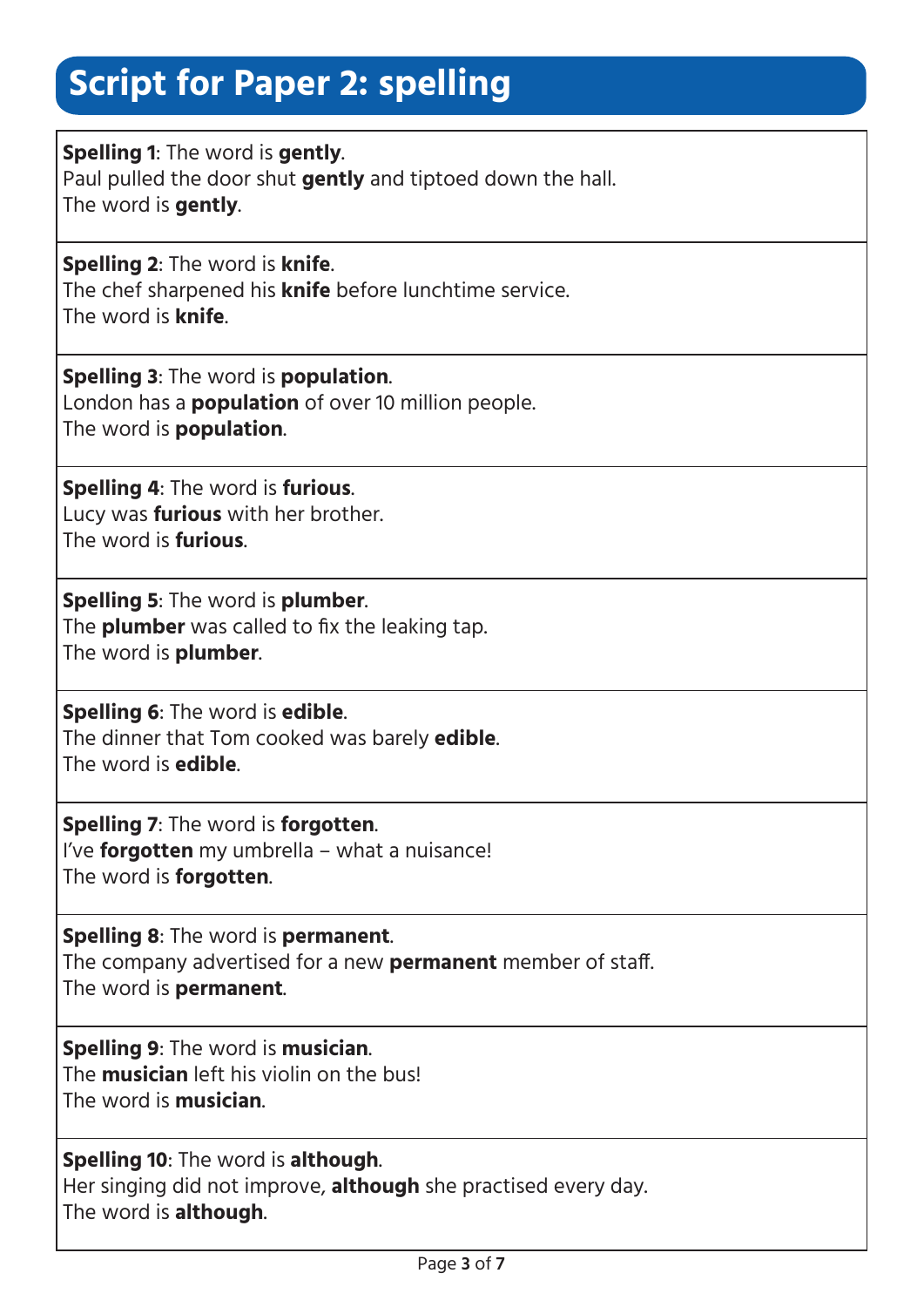**Spelling 11**: The word is **autumn**. Mrs Smith thought that **autumn** was the best season. The word is **autumn**.

**Spelling 12**: The word is **considerably**. House prices have risen **considerably** in the last ten years. The word is **considerably**.

**Spelling 13**: The word is **accountancy**. Arthur Anderson is the biggest **accountancy** firm in the UK. The word is **accountancy**.

**Spelling 14**: The word is **gardening**. Mr White enjoyed spending all his time **gardening**.

**Spelling 15**: The word is **trouble**. Harry was always in **trouble** for talking in class. The word is **trouble**.

**Spelling 16**: The word is **anchor**. The boat pulled into the harbour and dropped its **anchor**. The word is **anchor**.

**Spelling 17**: The word is **crystal**. The water in the lake was **crystal** clear. The word is **crystal**.

**Spelling 18**: The word is **approximately**. The bus is running **approximately** five minutes late. The word is **approximately**.

**Spelling 19**: The word is **fiction**. Juliana prefers to read **fiction** books. The word is **fiction**.

**Spelling 20**: The word is **herd**. The farmer moved his **herd** of cows into the next field. The word is **herd**.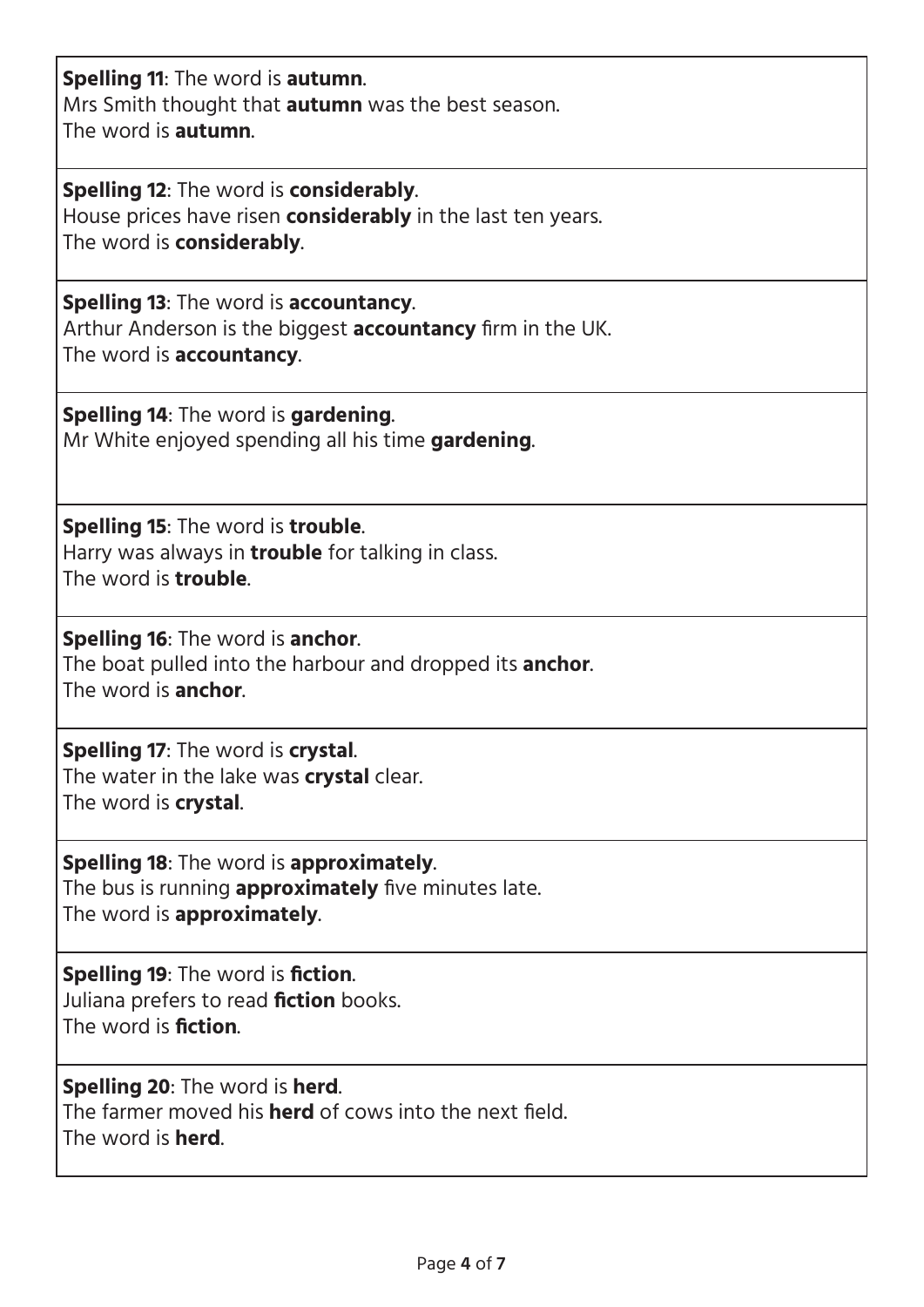## **Mark schemes for Paper 2: spelling**

| Qu. | <b>Spelling</b> | <b>Mark</b>    |
|-----|-----------------|----------------|
| 1.  | gently          | 1 <sub>m</sub> |
| 2.  | knife           | 1m             |
| 3.  | population      | 1 <sub>m</sub> |
| 4.  | furious         | 1m             |
| 5.  | plumber         | 1m             |
| 6.  | edible          | 1m             |
| 7.  | forgotten       | 1m             |
| 8.  | permanent       | 1 <sub>m</sub> |
| 9.  | musician        | 1m             |
| 10. | although        | 1m             |
| 11. | autumn          | 1m             |
| 12. | considerably    | 1m             |
| 13. | accountancy     | 1m             |
| 14. | gardening       | 1m             |
| 15. | trouble         | 1m             |
| 16. | anchor          | 1m             |
| 17. | crystal         | 1m             |
| 18. | approximately   | 1m             |
| 19. | fiction         | 1m             |
| 20. | herd            | 1m             |
|     | <b>Total</b>    | <b>20m</b>     |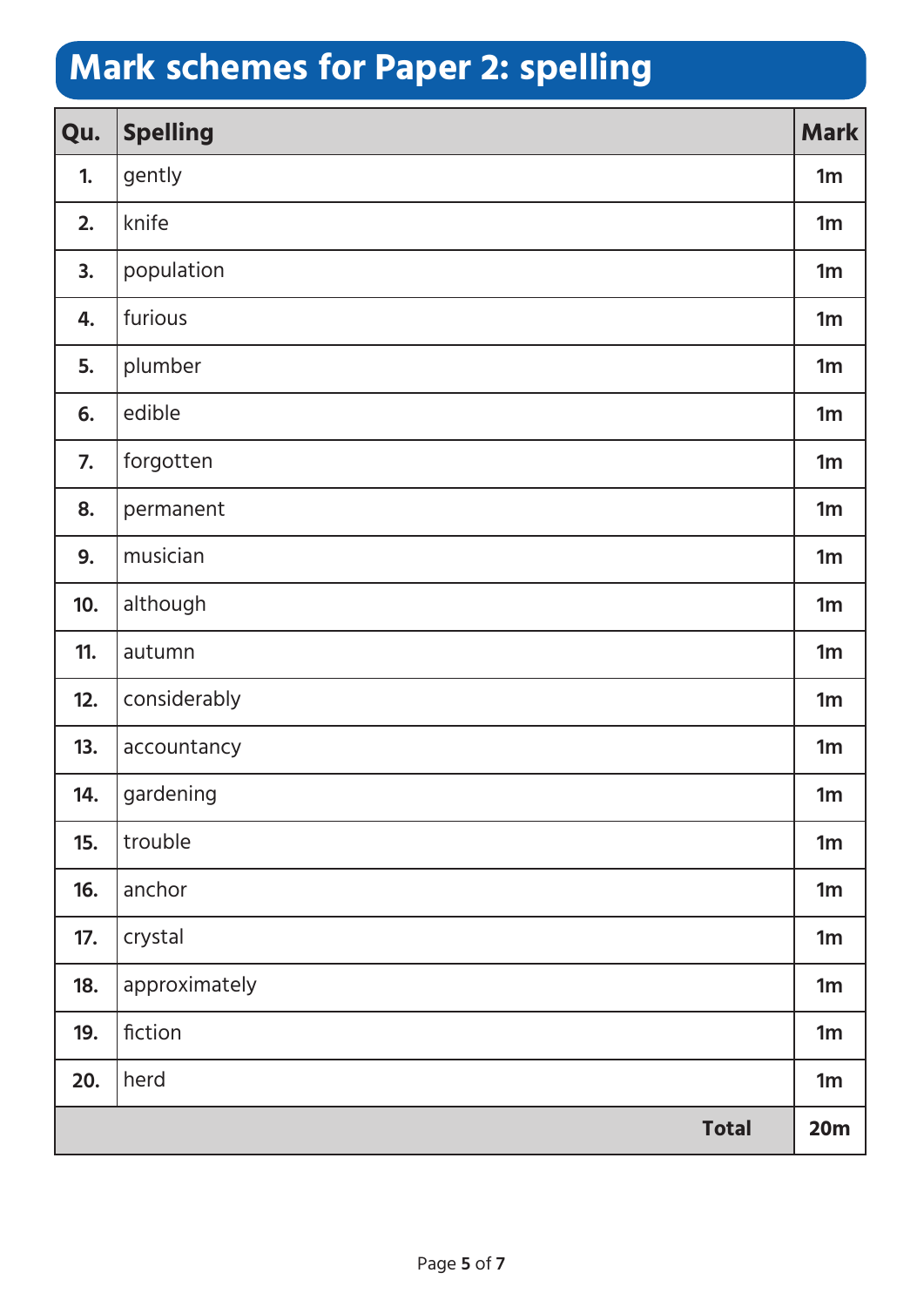#### **[BLANK PAGE]**

This page is intentionally blank.